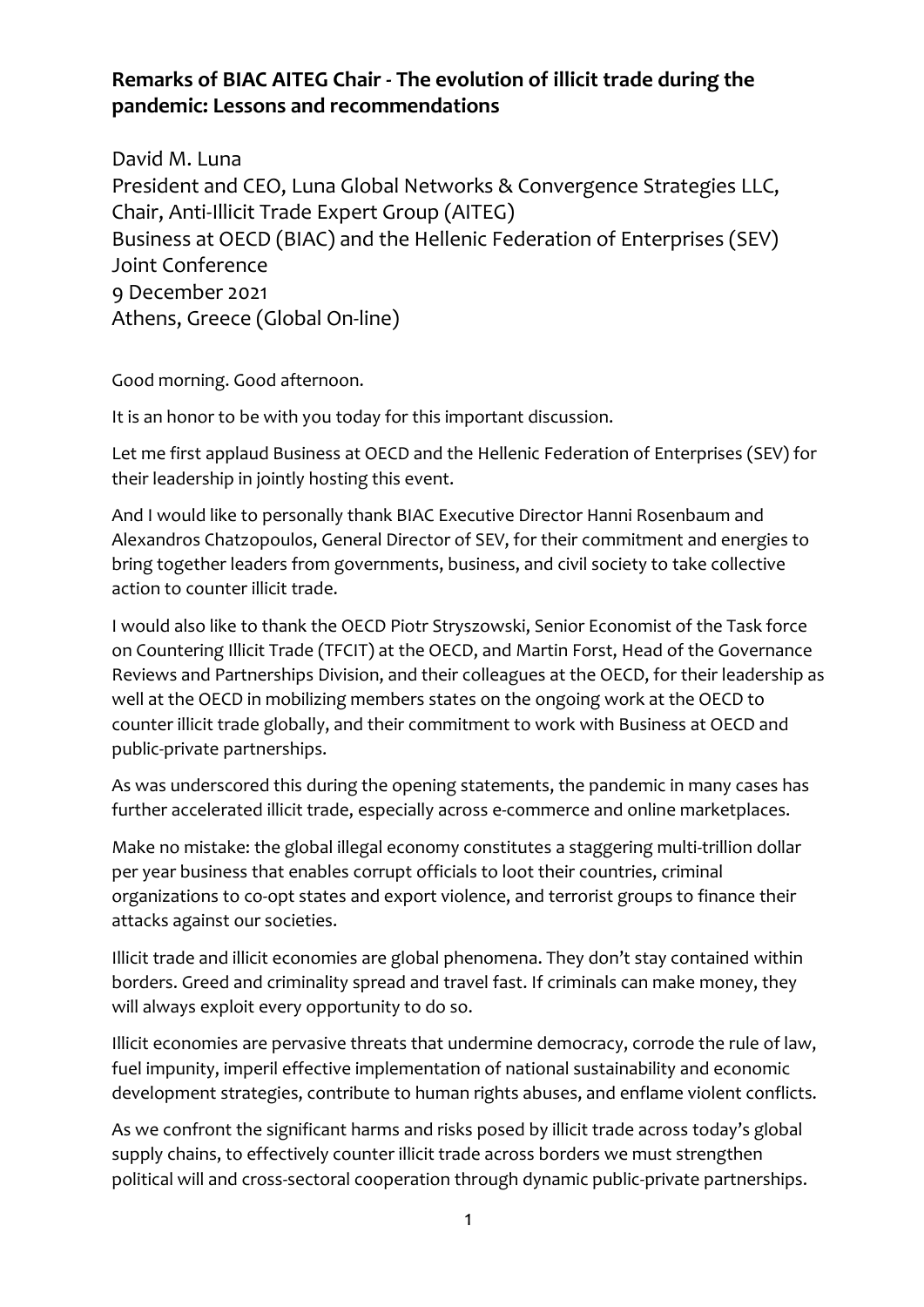This includes targeted enforcement and information sharing to combat corrupt officials, criminal entrepreneurs, and complicit enablers that have infiltrated today's global supply chains.

No one government, industry, or community alone can counter illicit trade.

Through collective action and partnerships, we can join forces and develop our own networks to fight illicit networks.

This is what Business at OECD is doing, leading by example, in advancing whole-of-society coalitions such as the Anti-Illicit Trade Expert Group (AITEG) – a cross industry group of leading industry and business leaders working closely with governments and civil society groups – to advocate for open markets, fair trade, and sustainable economic growth, while leveraging resources, intelligence, capabilities and capacities to disrupt criminalized and illegal trade and related corruption.

Through our partnership with the TFCIT, we are working well together in supporting numerous webinars, reports, and related special projects including:

- The illicit trade challenges related e-commerce and online marketplaces especially counterfeits. (Phase 1); Phase 2 in 2022
- Implementation of the OECD FTZ Recommendation; Guidelines; Code of Conduct
- The Misuse of Maritime Transport/Containerized shipping for counterfeit trade (and recent discussion in Alicante)
- **■** Illicit trade in high-risk sectors at the time of COVID-19.

We must also increase awareness of how, for example, counterfeit medicines or personal protective equipment (PPE), illicit goods, or contraband such as fentanyl can have a devastating effect on consumers and their communities.

One of the great ways that Business at OECD AITEG is cooperating with OECD and TFCIT is through knowledge management and data empowerment such as evidence-based research, promoting best anti-illicit trade practices, and information-sharing across sectors.

Another way that AITEG is providing leadership is by bringing together all key market stakeholders as a force multiplier across strategic markets through innovation and collaborative networks. One example of this is the collaboration with the United States Council for International Business (USCIB) and the US Department of Homeland Security (DHS), National IPR CENTER, next week to advance the good work of the OECD and Business at OECD on counterfeits in ecommerce marketplaces.

Finally, before getting to the last slide on our recommendations to OECD Governments about elevating the fight against illicit trade, I do want to highlight our work at the AITEG, in partnership with the Task Force, promoting the need to fight corruption and address governance gaps. Especially as we celebrate today International Anticorruption Day, we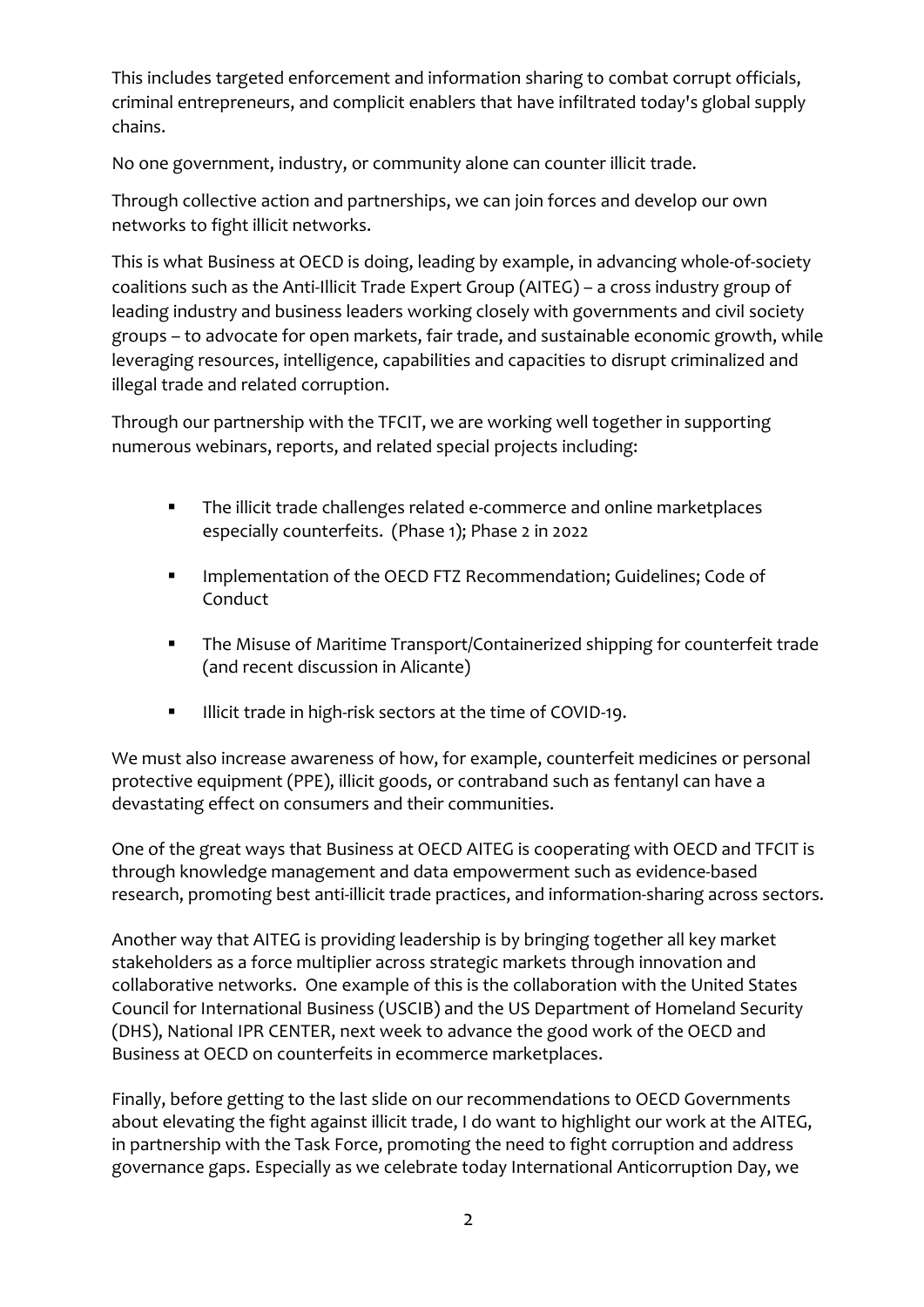need to address the corruptive influence that fuels illicit trade as an equal priority in our work at OECD and Business at OECD.

Corruption has a corrosive effect in our markets, government institutions, and global trade and financial systems.

It erodes public trust, undermines the rule of law and human rights, deepens poverty and inequity, and impedes progress on sustainable development growth.

Earlier this week, I chaired a Summit of Democracy civil society side event in Washington, DC in advance of the main event which President Biden just opened today with over 100 governments participating virtually. I underscored that when corrupt ruling elites conspire with criminals to manipulate weak governance structures, they erode judicial independence, and quash anticorruption investigations and the rule of law so that democracy cannot take hold, the voice of citizens cannot be heard, and our cross-border efforts against crime are harder to take hold.

I mention this because working to counter illicit trade across black markets, Free Trade Zones, or online illegal trade is a very difficult challenge.

This is true especially when one jurisdiction is not willing to work with another to fight illicit trade and criminality due to the complicity of kleptocrats or compromised customs and law enforcement officials who often profit from the illicit economy to line their own pockets.

So how do we tackle this inertia in spaces of illicitness that hamper our efforts to make significant strides?

While I don't have a specific answer or solution, the bigger we build our coalition committed to democratic values, the rule of law, and transparency, the more pressure we can apply to bring about reform and stronger law enforcement to confront crime convergence in black markets.

This is especially true in Greece which is at the cross-currents of illicit trade from surrounding economies – from the Balkans, Black Sea, Middle East and North Africa, and Eurasia. This presents a challenge to combating corruption in the region from smuggling to trafficking in alcohol, tobacco, antiquities, humans (irregular migration or modern slavery), drugs (heroin), opioids (e.g., captagon from Syria and Lebanon), weapons, and other illicit goods, as well as complex financial and cyber crimes.

All of these illicit threats weaken our enforcement efforts as bad actors and illicit networks corrupt our institutions, increase levels of criminality, and smuggle their contraband across porous borders. This is why we must redouble our collective efforts to combat organized crime and corruption across borders at source, transit, and destination markets.

This is why I applaud the Government of Greece in their new holistic action plan to counter illicit trade and their commitment to partner with the Hellenic Federation of Enterprises, and other private sector and civil society groups to counter these pernicious criminal threats across borders and the digital world.